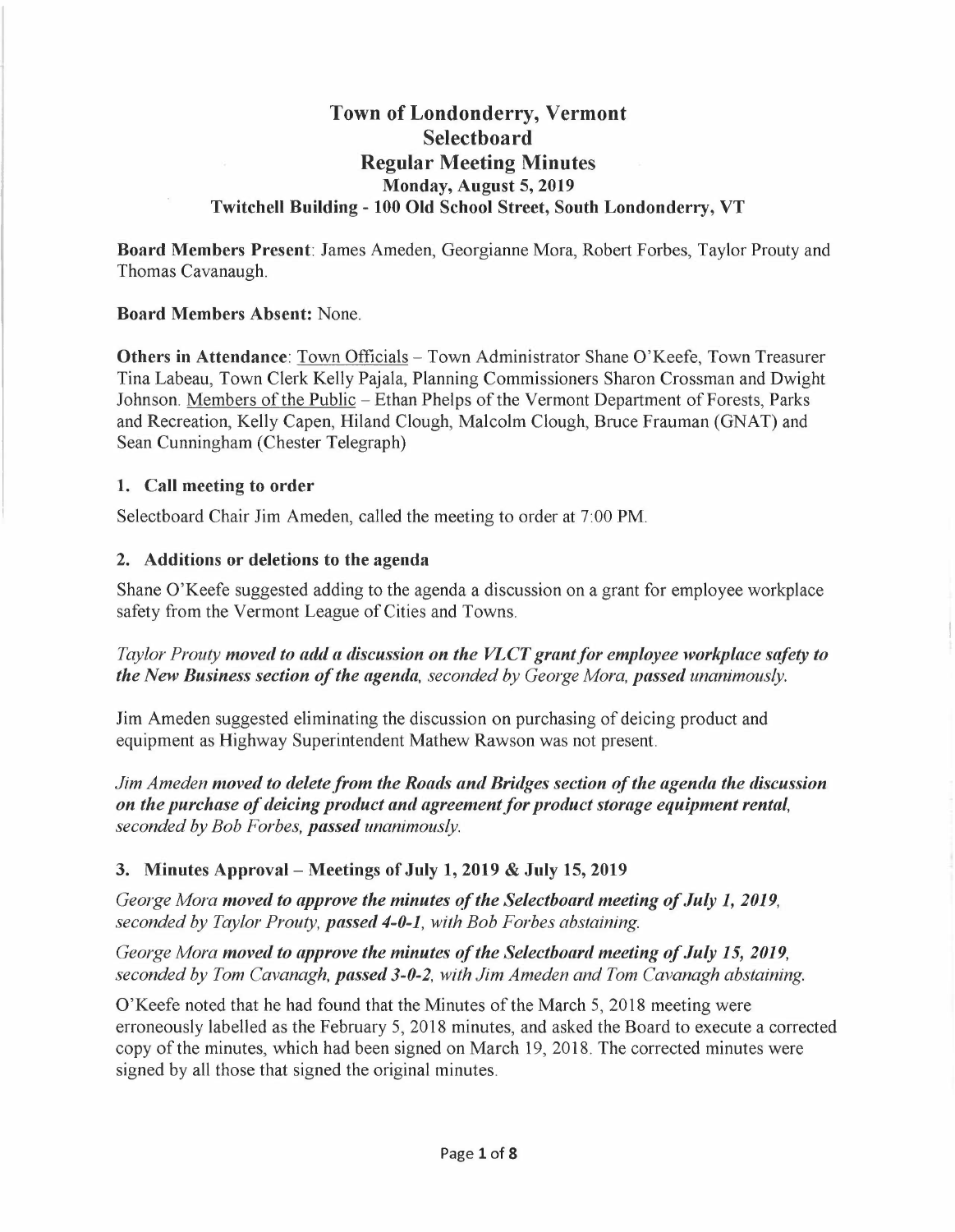#### **4. Selectboard pay orders**

Pay orders were reviewed and signed by the Board members.

#### **5. Announcements/Correspondence**

Emergency Preparedness Training - Bruce Frauman from the Mighty Londonderry Community Resilience Organization noted that the G-191 training went better than expected the previous week, with 16 people each night, representing Londonderry and Weston. One of his primary take-ways was that many people in Londonderry prefer to "shelter in place" during emergency events as opposed to using shelters provided by the Town or State. He discussed additional training opportunities for the community.

#### **6. Visitors and Concerned Citizens**

#### **a. Meet with representative(s) of the VT Department of Forests, Parks & Recreation on proposals for Lowell Lake State Park**

Ethan Phelps of the Vermont Department of Forests, Parks and Recreation stated that he was present to answer any questions that the Board may have regarding his agency's recently presented plans for Lowell Lake State Park. He gave an overview of the plans, stating that there were three concepts presented at the July 25, 2019 open house held at the Town Hall. He stated that the Department received feedback from those who attended the open house and is in a public feedback period of at least 60 days with an online survey.

The day-use concept envisions facility improvements such as parking, circulation, an officetype structure for staff, composting toilets, and accessible pathways and trails.

Two concepts for overnight structures are 1) the reuse of the existing structures and 2) a different configuration with mostly new structures.

He stated that there is nothing set in stone with the options, and they may implement varying aspects of the different concepts, concepts in full, or nothing at all.

On the question of an "events barn", Phelps noted that they are considering reuse of the existing storage barn for rustic events with a maximum capacity of 50-70 people, with the first overnight option. He stated that it would be the equivalent of a picnic shelter from other parks but would be enclosed though unheated and without plumbing.

Phelps addressed concerns about cost of the project, which he mentioned could be in the neighborhood of \$3 million, and mentioned that some costs estimates are coming in lower than expected. He also stated that the Department of Forests, Parks and Recreation is not exempt from regulations. While the extent of possible project disturbance does not reach the Act 250 threshold he stated, there are Act 250 requirements being included in the planning and development process. He mentioned that he has been working with Town Zoning Administrator Shane O'Keefe on zoning bylaw matters, and while no determinations have been made as of yet, he has been helpful to the State focusing in on its project plans.

Phelps described the comment review process and stated that are not looking at the results as of yet.

Addressing comments from the public, Phelps described treatment plans for the shoreland, and spoke to concerns voiced about potential overcrowding and described efforts to reduce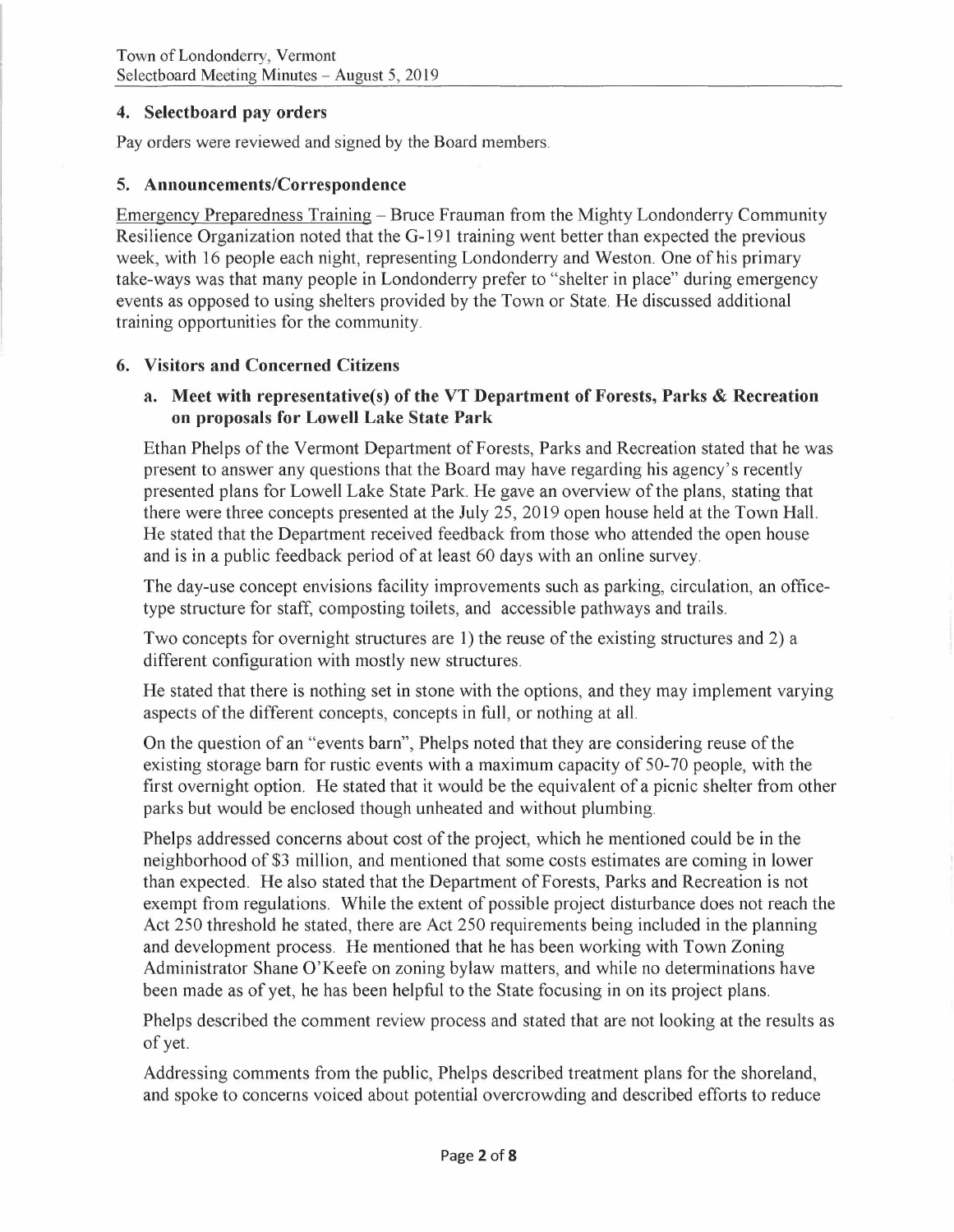stormwater runoff on the site. He also spoke about staffing, noting that there are three staff now, and there would be one or two more should there be overnight accommodations. He also described overnight accommodations at other State Parks and noted that there is a high level of management and all parks have quite hours. He also mentioned that State Park facilities are not closed overnight, so that those staying overnight can come and go.

Phelps thanked the Board and invited anyone unable to attend the open house presentation to go to the Department's web site and review the plans and complete the survey. He left the meeting at 7:38 PM.

## 7. **Town Officials Business**

## **a. Listers - Consider online posting of property record cards ( continued)**

It was noted that there were no Listers present at the meeting. Lister Chair Sandra Clark was at the previous meeting it was agreed at that time to continue the discussion to this meeting as there was a likelihood that there would be a full Selectboard present.

*Taylor Prouty moved to table discussion on this matter until a Lister is available at another Selectboard meeting, seconded by Bob Forbes, passed unanimously.* 

## **b. Conservation Commission - Discuss LCC actions regarding Lowell Lake State Park (continued)**

It was noted that there were no Conservation Commission members present at the meeting. Conservation Commission Chair Irwin Kuperberg was at the previous meeting it was agreed at that time to continue the discussion to this meeting as there was a likelihood that there would be a full Selectboard present.

*George Mora moved to pass over this matter until a future time when someone from the Conservation Commission can be here, seconded by Bob Forbes, passed unanimously.* 

## **c. Planning Commission - Discuss economic development initiatives**

Planning Commissioners Sharon Crossman and Dwight Johnson met with the Board on this matter. Johnson highlighted efforts to address economic development needs and opportunities. He specified concerns such as traffic and safety issues in south and north villages, the appearance of the town and any steps that can be taken to improve the appearance, economic challenges and opportunities businesses and people are facing, and both housing and employment challenges, He said that the Commission is in its earlies stages on this effort and just wanted to brief the Selectboard up front. He added that they are making arrangements to meet with consultants and both the Windham Regional Commission and the Vermont Downtown Program to see what other towns have done.

Crossman mentioned that the Commission was working on the Zoning Bylaw, and that economic development will be considered in that effort.

Johnson stated that the Zoning Bylaw consultant is doing a very nice job. Crossman added that she'd keep the Selectboard posted.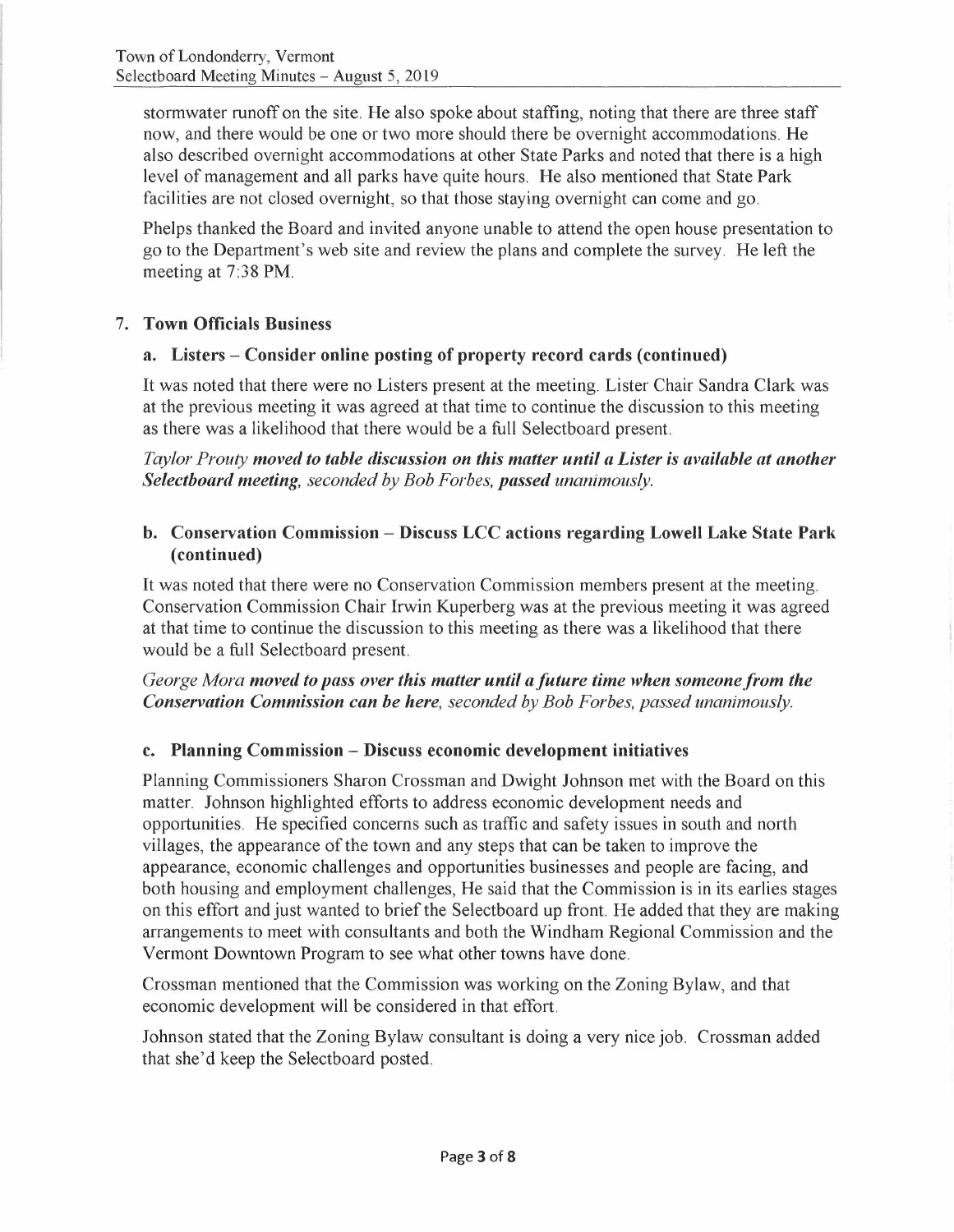# **8. Transfer Station**

Cavanagh mentioned the additional repairs on the backhoe that have been made.

#### **9. Roads and Bridges**

Ameden noted that in July the Highway Department used 347.5 gallons of vehicle fuel and 75 gallons of fuel for buildings. And it looks like the new mower head is mounted and in use.

#### **a. Unpermitted Town Highway access - 2046 Winhall Hollow Road**

O'Keefe noted that this matter was brought up a few meetings ago and the Board had asked him to send a letter to property owner Hiland Clough regarding what appeared to be a second highway access met with the Board to discuss the second access to property at 2046 Winhall Hollow Road. The Board had reviewed a letter in response from Hiland Clough that the driveway was in the location of an old farm gateway. Hiland Clough reiterated to the Board that it was an old gateway and stated that the Town had raised the road 18 inches in past years.

It was noted that the drive provided access to an unpermitted shed built to cover a trailer, and that it had been tom down. O'Keefe acknowledged Mr. Clough's efforts to comply with the Zoning Bylaw regarding this structure, and noted that debris from demolition of the shed should be removed, which Mr. Clough stated that he would do.

Hiland Clough noted that topsoil has been placed on the driveway to allow brush to grow back, but that he is still claiming it as a farm gateway. The Board reviewed old and new photos of the location. Ameden stated that he felt that there probably was some sort of access to the fields at this location, and as long as the brush were to grow back he would have no issues as Road Commissioner. Mora stated that a permit should no longer be needed if the brush is allowed to grow back. The consensus of the Board was that this was an appropriate resolution to the matter.

## **b. Adopt Town Road and Bridge Standards**

The Board reviewed recommended road and bridge standards promulgated by the Vermont Departments of Transportation and Natural Resources that address standards for driveway access, guard rails, roadway construction, intermittent stream crossings, which the Town has or are being worked on.

Am eden noted that adoption of these standards is prerequisite for receiving some State funding for road projects. Specific requirements in the standards will be reviewed by Ameden, O'Keefe and Highway Superintendent Mathew Rawson before submittal to the State.

*Bob Forbes moved to adopt the municipal road and bridge standards, seconded by George Mora, passed unanimously* 

Speed Limits -- Ameden noted that the correct speed signs have been posted on Thompsonburg Road, and stated that he will work with Rawson and ensuring consistency with sign placement and height specifications. O'Keefe noted that a Main Street resident has requested additional speed limit signs in between the existing ones on either end of the road, and that he has mentioned this to Rawson.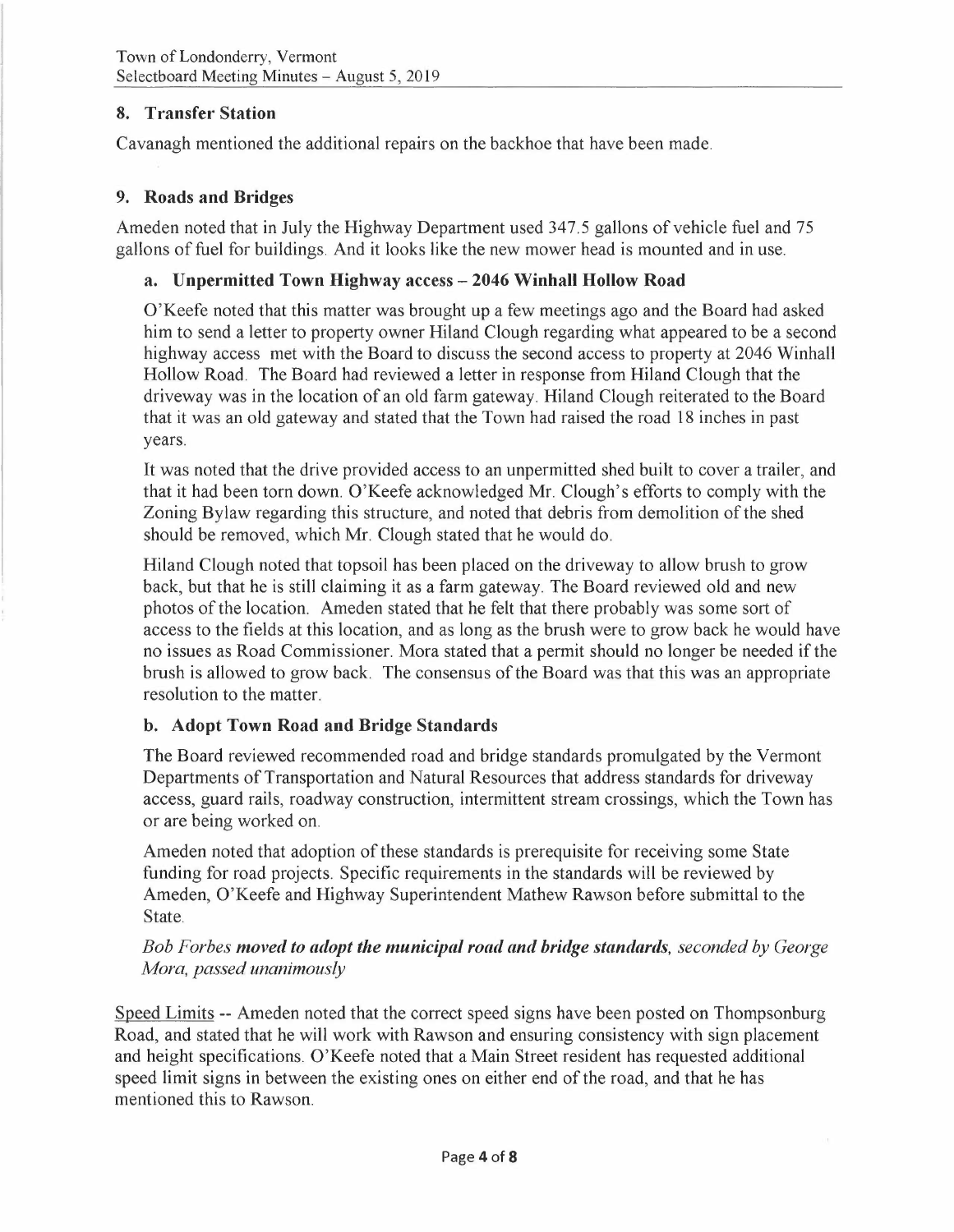Mora suggested contacting the State Police about speed monitoring, and it was agreed that O'Keefe would contact Lieutenant French on this. It was mentioned that there are no signs yet on the gravel roads.

Culverts -- There was an inquiry from Kelly Capen about budgeting and priorities for Highway Department projects, noting that there was a culvert at Carly Lane that was in need of replacement. Hiland Clough inquired about responsibility for removing brush near a culvert ditch by his home on Winhall Hollow Road. It was noted that the property owner is responsible for maintenance outside the right-of-way. O'Keefe suggested that Clough contact the State permit specialist before removing any vegetation in wetlands.

#### **10. Old Business**

## **a. Discuss TOPP Phase** I **project closeout**

O'Keefe noted that the project is close to wrapping up and there is a project walk-through scheduled for Friday that week to create a punch list, and asked if Bob Forbes would be available to participate.

Outstanding matters are the window well that is not the specified item, handicapped ramp paving (and which may need to be replaced with a poured rampway when the next phase of the project takes place), minor drain cap issues, and inadequate mulching in some spots. O'Keefe noted that all-in-all the contractor did a nice job, and helped with solutions to challenges with ledge.

## **b. Discuss TOPP Phase** II **design/engineering procurement (continued)**

Regarding the next phase of this project, which includes programming, design and engineering of building improvements, O'Keefe suggested doing a sole-source solicitation with Chris Cole, who did the original building analysis and preliminary design, which would include Cole providing a scope of services and billing rate with an amount "not-to-exceed". He stated that Cole had provided quite a bit of work early on and was very familiar with the building, and that we would have to pay a new contractor to replicate work already done. The alternative would be to go through a public request for proposals process. The Town's Purchasing Policy allows for exceptions to the bidding process for professional contracts.

O'Keefe noted that building condition analysis may need very minor updating, and he recommended reexamining the space needs for staff

*George Mora moved to authorize a sole source procurement of services for Phase II of the TOPP project and seek to negotiate a scope of services with Cole Company, Inc., seconded by Taylor Prouty, passed unanimously.* 

O'Keefe said he'd try to have something for the Board to review at the next regular meeting.

## **c. Invitation to Bid for Platt Project**

O'Keefe presented an invitation to bid for this project with a scope of services prepared by engineer Matt Beck. He noted that the scope called for the building to be elevated to the base flood elevation (BFE) plus 4.8", but Vermont Emergency Management, the project funding agency, has recently requested BFE plus 12". O'Keefe has appealed this decision and is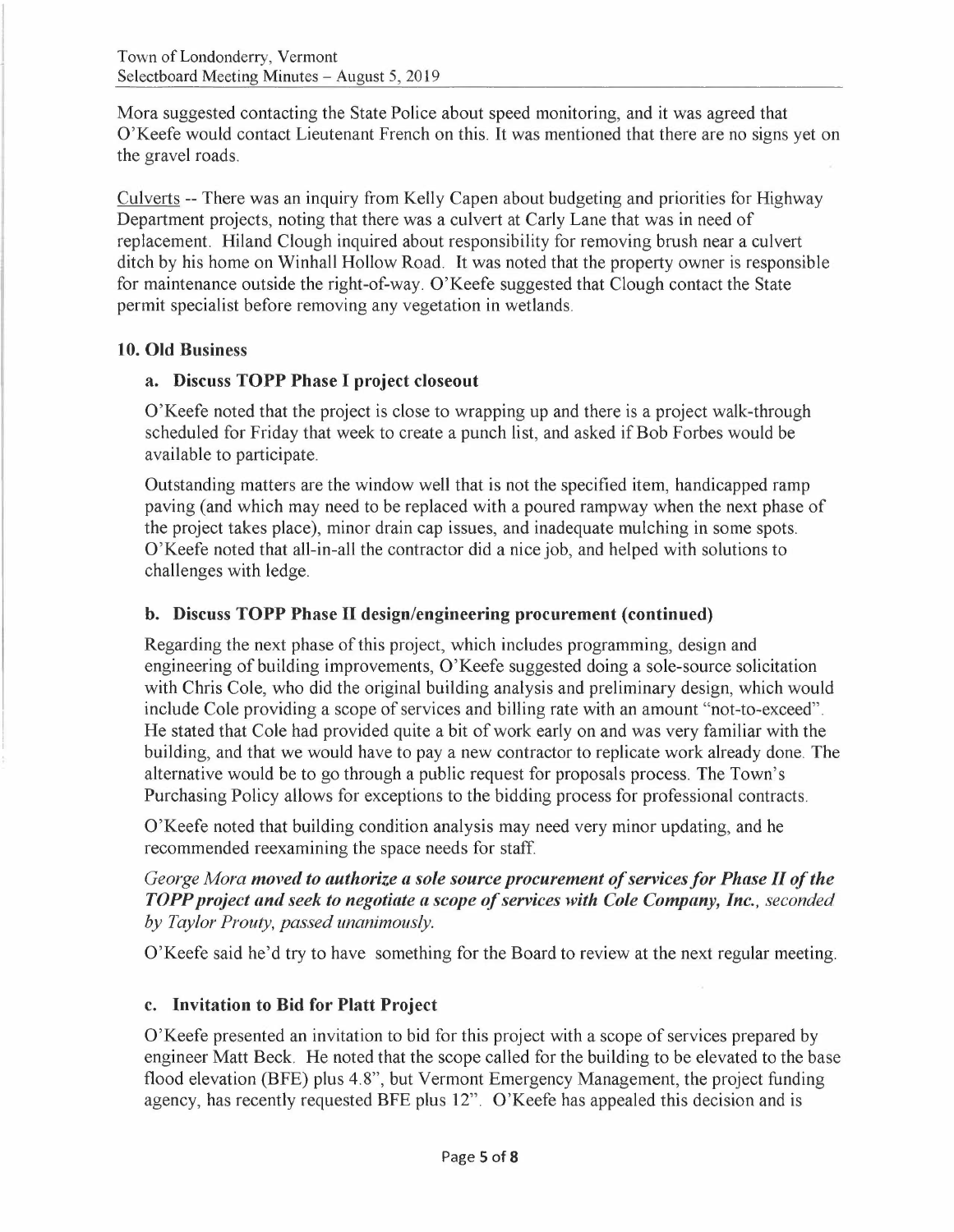awaiting an answer from VEM, noting that the project would cost more with the VEM recommendation. He stated that the Town is not on the hook for any costs for the project, but if the cost is increased it may price the project above the grant amount, and added that the Platt's are fine with the project as designed. O'Keefe asked the Board to authorize the issuance of the Invitation to Bid regardless of the State's decision, but to await the State decision before doing so.

*Taylor Prouty moved to approve the invitation to bid for the Platt project pending the return of information from the State, seconded by George Mora, passed unanimously.* 

# **11. New Business**

# **a. Review complaint regarding Zoning Administrator**

The Board had reviewed a letter from Malcolm Clough, and Mr. Clough spoke further about his issues with the actions of Zoning Administrator Shane O'Keefe regarding zoning enforcement.

O'Keefe spoke about the fact a letter was written at the request of the Selectboard to Hiland Clough, which he did as Town Administrator and not Zoning Administrator, and that he tries to work with property owners on violations in as helpful way as is reasonable. He stated that he disagreed with Malcolm Clough's characterization of events.

Am eden agreed that the letter to Hiland Clough was written at the request of the Board, and that it was not a notice of violation.

Malcolm Clough stated that he was upset with the process and requested a better means of communications.

Town Clerk Kelly Pajala stated that she recommended to Malcolm Clough that he submit any complaints to the Selectboard and Development Review Board in writing, which was acknowledged to be proper procedure matters such as this.

Ameden apologized to Mr. Clough, and noted that O'Keefe does many things for the Board, and does a great job, and while there were issues, that those issues are being worked on, and he apologized for any misunderstandings.

## **b. Discuss local option tax**

Mora spoke about the concept of establishing a local option tax, which was prompted by a local business owner who suggested it given the recent propriety tax rate increase. Mora mentioned she had met with Kelly Pajala and Tina Labeau on this to start a discussion on ways of defraying local tax burden from residents and homeowners onto visitors to the area. She looked into some numbers and assuming a 1% rate came up with a ballpark of \$170,000 of potential annual revenue to the Town, which would be two cents off the tax rate. The question was raised as to whether Stratton Corp. taxes were considered to be Londonderry taxes due to the corporate mailing address. Other nearby towns with a local option tax include Manchester, Winhall, Stratton, Brattleboro and Wilmington. Labeau mentioned that Winhall budgets \$I. I million of revenue from the local option tax.

The potential for tax revenue from short-term rentals such as Airbnb was discussed.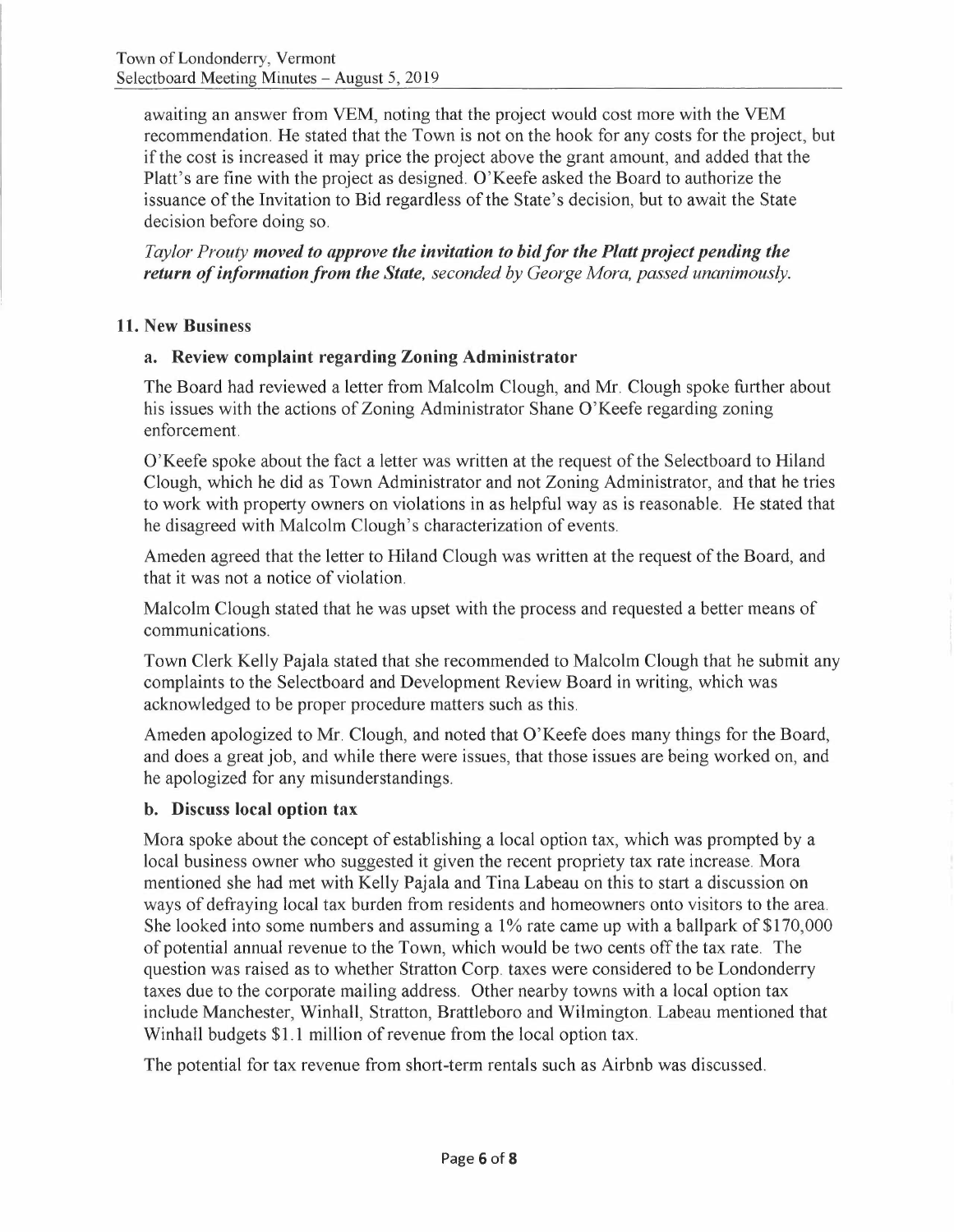There was discussion about doing research and getting better data on how much real estate tax revenue can be offset by a local option tax before the Board is willing to pursue this further. Looking at what other towns have done to run numbers and make this decision would be useful.

*Taylor Prouty moved to pursue more information on the benefits or optionsfor a local option tax, seconded by Tom Cavanagh, passed unanimously.* 

#### **c. Review meeting request form**

O'Keefe presented to the Board a form that people could use to request to be on the Selectboard agenda, noting that he had used such a form in other communities successfully and that it would be optional. It can help people consolidate their ideas and at the same time allow the Selectboard to have this information up front.

*George Mora moved to adopt a request form as presented in draft but to change the title to "Selectboard Agenda Item Request", seconded by Taylor Prouty, passed unanimously.* 

## **d. VLCT grant for employee workplace safety**

O'Keefe noted that the Vermont League of Cities and Town provides 50% grants for workplace safety initiatives, and he recommended that the Town apply for ergonomic office equipment for Town Office staff, specifically standing desks and large screen monitors. He mentioned that the Town is eligible for up to \$5,000 of grant funding, and his initial calculations come to about \$1,000 total cost to the Town. The Highway Department and Transfer Station can be eligible for funding as well.

There was general support for the proposal. O'Keefe will come back at the next regular meeting with specifics.

#### **12. Adjourn**

*Bob Forbes moved to adjourn the meeting, seconded by Tom Cavanagh, passed unanimously.*  The meeting adjourned at 8:44 **PM.** 

The next regular meeting of the Selectboard is scheduled for August 19, 2019.

Respectfully Submitted,

Shane P. O'Keefe

Town Administrator

*Approved August 19, 2019.* 

**LONDONDERRY SELECTBOARD** 

James Ameden. Chair

orgianne Mora, Vice-Chair

Page **7** of **8**